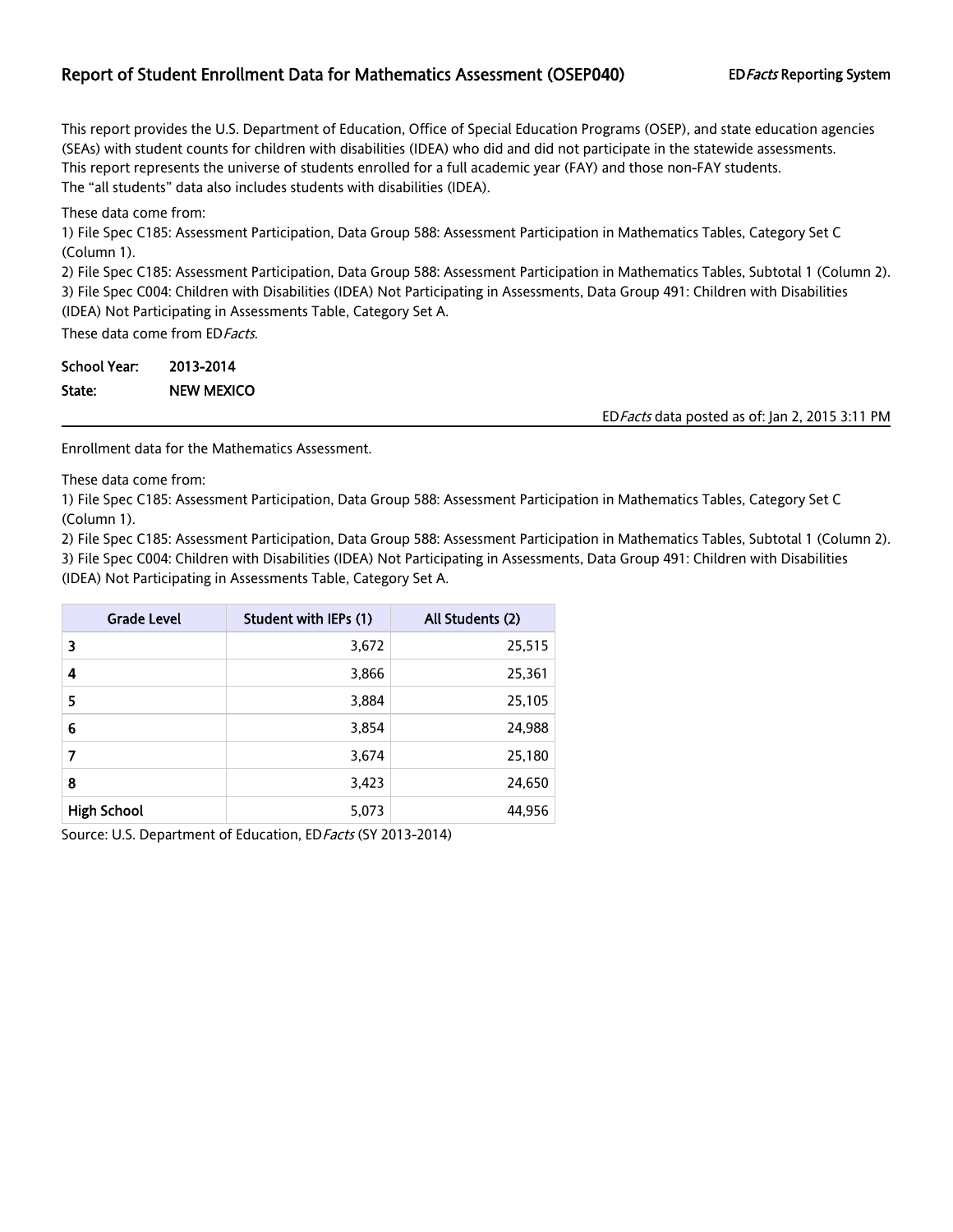# Report of the Participation of Students with Disabilities (IDEA) on Mathematics Assessment (OSEP041)<br>The Mathematics Assessment (OSEP041)

This report provides the U.S. Department of Education, Office of Special Education Programs (OSEP), and state education agencies (SEAs) with student counts for children with disabilities (IDEA) who participated in Mathematics assessments and received a valid score.

Chart 1: Students with Disabilities (IDEA) who participated in Regular (General) Mathematics Assessment based on Grade Level Academic Achievement Standards.

| School Year: | 2013-2014         |                                                 |
|--------------|-------------------|-------------------------------------------------|
| State:       | <b>NEW MEXICO</b> |                                                 |
|              |                   | ED Facts data posted as of: Jan 2, 2015 3:15 PM |

Students with Disabilities (IDEA) who participated in Regular (General) Mathematics Assessment based on Grade Level Academic Achievement Standards.

These data come from:

File Spec C185: Assessment Participation, Data Group 588: Assessment Participation in Mathematics Table, Category Set C.

|                    | Students with Disabilities (IDEA) who participated in Regular (General) Mathematics Assessment<br>based on Grade Level Academic Achievement Standards |                                                                                     |  |  |  |
|--------------------|-------------------------------------------------------------------------------------------------------------------------------------------------------|-------------------------------------------------------------------------------------|--|--|--|
| <b>Grade Level</b> | Total (3)                                                                                                                                             | Subset (of 3) who participated in the Assessment with<br><b>Accommodations (3A)</b> |  |  |  |
| 3                  | 3,362                                                                                                                                                 | 2,215                                                                               |  |  |  |
| $\overline{4}$     | 3,557                                                                                                                                                 | 2,576                                                                               |  |  |  |
| 5                  | 3,562                                                                                                                                                 | 2,688                                                                               |  |  |  |
| 6                  | 3,551                                                                                                                                                 | 2,558                                                                               |  |  |  |
|                    | 3.346                                                                                                                                                 | 2,253                                                                               |  |  |  |
| 8                  | 3,118                                                                                                                                                 | 1,921                                                                               |  |  |  |
| High School        | 4,658                                                                                                                                                 | 2,075                                                                               |  |  |  |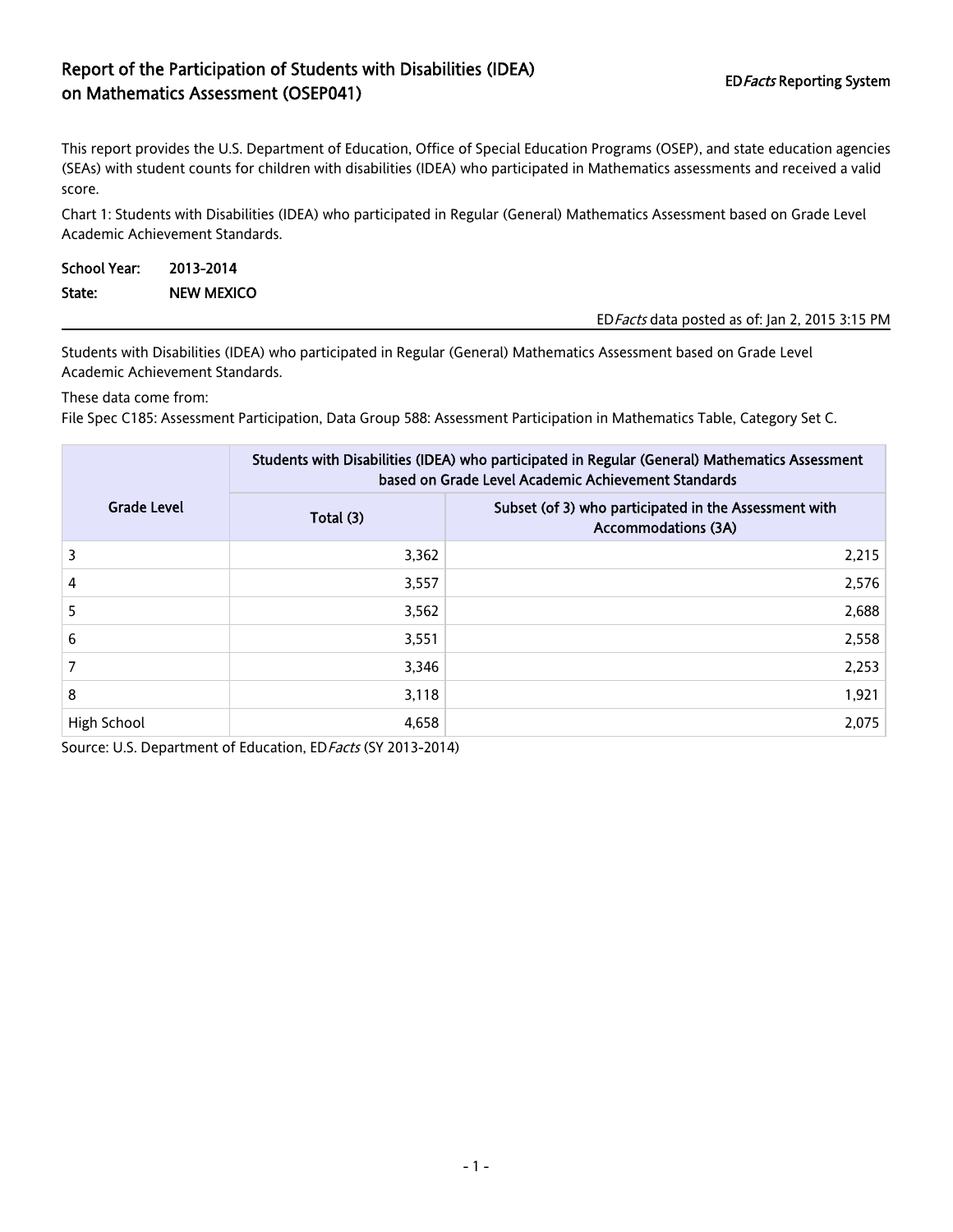# Report of the Participation of Students with Disabilities (IDEA) Report of the Farticipation of Students With Bisabilities (IBB) external extension on Mathematics Assessment (OSEP041)

EDFacts data posted as of: Jan 2, 2015 3:15 PM

This report provides the U.S. Department of Education, Office of Special Education Programs (OSEP), and state education agencies (SEAs) with student counts for children with disabilities (IDEA) who participated in Mathematics assessments and received a valid score.

Chart 2: Students with Disabilities (IDEA) who participated in an Alternate Mathematics Assessments.

| School Year: 2013-2014 |                   |
|------------------------|-------------------|
| State:                 | <b>NEW MEXICO</b> |

Students with Disabilities (IDEA) who participated in an Alternate Mathematics Assessments.

These data come from:

File Spec C185: Assessment Participation, Data Group 588: Assessment Participation in Mathematics Table, Category Set C.

|                    | Students with Disabilities (IDEA) who participated in an Alternate Mathematics Assessments |                                                                                                                                    |                                                                                                                              |                                                                                                                               |  |  |  |
|--------------------|--------------------------------------------------------------------------------------------|------------------------------------------------------------------------------------------------------------------------------------|------------------------------------------------------------------------------------------------------------------------------|-------------------------------------------------------------------------------------------------------------------------------|--|--|--|
| <b>Grade Level</b> | Total $(4)$                                                                                | Subset (of 4) whose<br><b>Alternate Assessment</b><br>was based on Grade<br>Level Academic<br><b>Achievement Standards</b><br>(AA) | Subset (of 4) whose<br><b>Alternate Assessment</b><br>was based on modified<br><b>Academic Achievement</b><br>Standards (4B) | Subset (of 4) whose<br><b>Alternate Assessment</b><br>was based on Alternate<br><b>Academic Achievement</b><br>Standards (4C) |  |  |  |
| 3                  | 261                                                                                        |                                                                                                                                    |                                                                                                                              | 261                                                                                                                           |  |  |  |
| 4                  | 253                                                                                        |                                                                                                                                    |                                                                                                                              | 253                                                                                                                           |  |  |  |
| 5                  | 269                                                                                        |                                                                                                                                    |                                                                                                                              | 269                                                                                                                           |  |  |  |
| 6                  | 261                                                                                        |                                                                                                                                    |                                                                                                                              | 261                                                                                                                           |  |  |  |
| 7                  | 287                                                                                        |                                                                                                                                    |                                                                                                                              | 287                                                                                                                           |  |  |  |
| 8                  | 251                                                                                        |                                                                                                                                    |                                                                                                                              | 251                                                                                                                           |  |  |  |
| <b>High School</b> | 327                                                                                        |                                                                                                                                    |                                                                                                                              | 327                                                                                                                           |  |  |  |

<sup>1</sup>The column named 'Total (4)' is auto calculated from columns  $4A + 4B + 4C$ .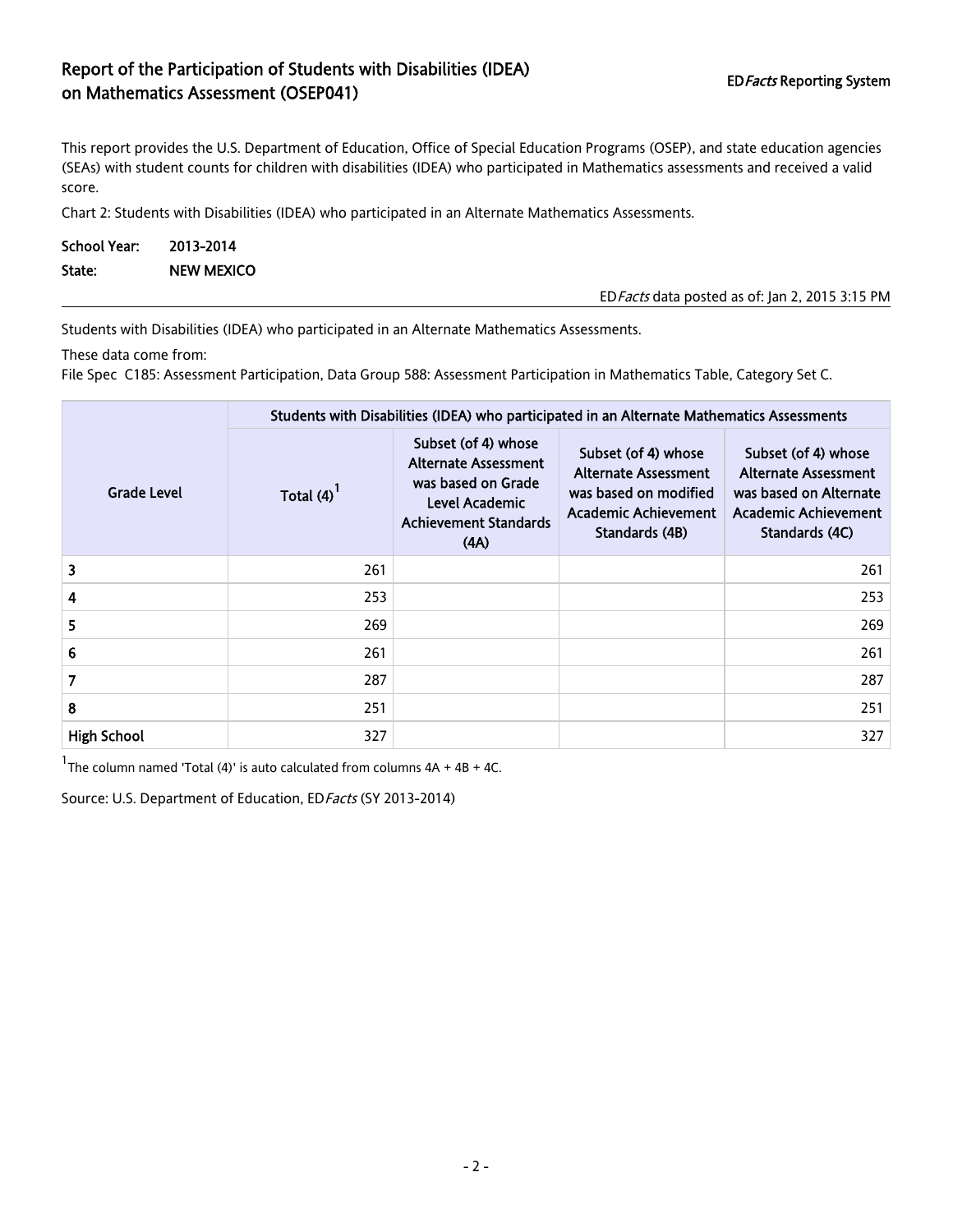# Report of the Participation of Students with Disabilities (IDEA) on Mathematics Assessment (OSEP041)<br>The Mathematics Assessment (OSEP041)

This report provides the U.S. Department of Education, Office of Special Education Programs (OSEP), and state education agencies (SEAs) with student counts for children with disabilities (IDEA) who participated in Mathematics assessments and received a valid score.

Chart 3: Students with Disabilities (IDEA) counted as nonparticipants in accordance with ESEA.

| School Year: | 2013-2014         |
|--------------|-------------------|
| State:       | <b>NEW MEXICO</b> |

EDFacts data posted as of: Jan 2, 2015 3:15 PM

Students with Disabilities (IDEA) counted as nonparticipants in accordance with ESEA.

These data come from:

1) File Spec C004: Children with Disabilities (IDEA) - Not Participating in Assessments, Data Group 491: Children with Disabilities (IDEA) Not Participating in Assessments Table, Category Set A.

|                    | Students with Disabilities (IDEA) counted as non-participants in accordance with |                                                                    |                                                                                |            |                                                           |                                            |
|--------------------|----------------------------------------------------------------------------------|--------------------------------------------------------------------|--------------------------------------------------------------------------------|------------|-----------------------------------------------------------|--------------------------------------------|
|                    |                                                                                  |                                                                    | Students with Disabilities (IDEA) who did not<br>participate in any Assessment |            |                                                           |                                            |
| <b>Grade Level</b> | <b>Students</b><br>whose<br>Assessment<br><b>Results were</b><br>Invalid (5)     | Students who<br>participated in<br>Out-Of-Grade<br>Level Tests (6) | Parental<br>Exemption (7)                                                      | Absent (8) | Did not<br>participate for<br><b>Other Reasons</b><br>(9) | <b>Medical</b><br><b>Emergency</b><br>(10) |
| 3                  | 42                                                                               |                                                                    | 0                                                                              | 6          | 0                                                         |                                            |
| 4                  | 52                                                                               |                                                                    | 0                                                                              | 2          | 0                                                         | 2                                          |
| 5                  | 49                                                                               |                                                                    | 0                                                                              | 4          | 0                                                         | 0                                          |
| 6                  | 32                                                                               |                                                                    | 0                                                                              | 10         | 0                                                         | 0                                          |
| 7                  | 32                                                                               |                                                                    | 0                                                                              | 8          | 0                                                         |                                            |
| 8                  | 34                                                                               |                                                                    | 0                                                                              | 18         | 0                                                         | 2                                          |
| High School        | 38                                                                               |                                                                    | 0                                                                              | 50         | 0                                                         | 0                                          |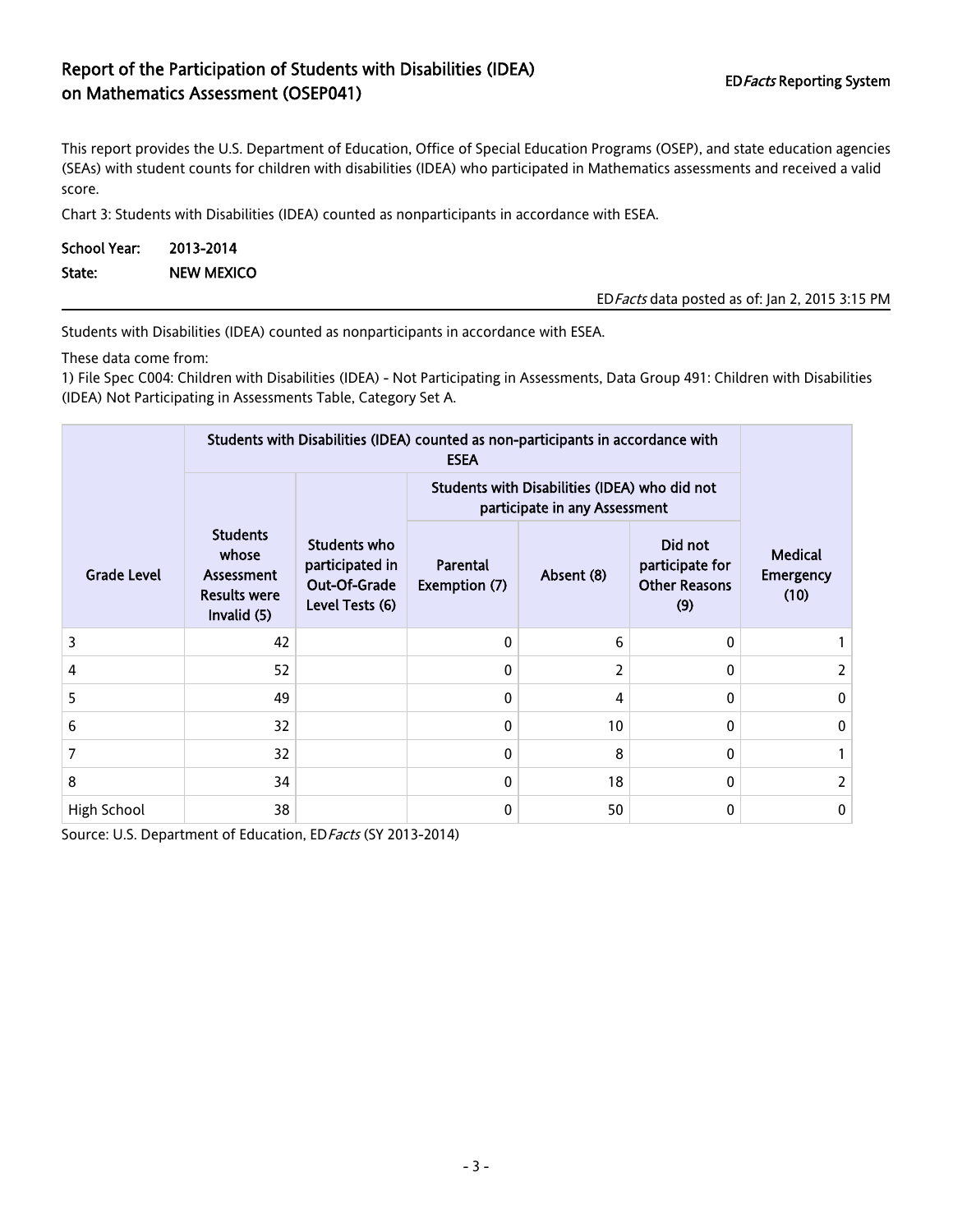## Report of the Performance of Students with Disabilities (IDEA) on Mathematics Assessment (OSEP042) and Disabilities (IDE) or Mathematics Assessment (OSEP042)

This report provides the U.S. Department of Education, Office of Special Education Programs (OSEP), and state education agencies (SEAs) with student counts for the performance of children with disabilities (IDEA) in mathematics assessments based on achievement levels defined by the SEA.

Chart 1: Regular (General) Mathematics Assessment based on Grade Level Academic Achievement Standards (11A).

| School Year: | 2013-2014         |
|--------------|-------------------|
| State:       | <b>NEW MEXICO</b> |

EDFacts data posted as of: Dec 31, 2014 3:37 PM

Regular (General) Mathematics Assessment based on Grade Level Academic Achievement Standards (11A).

These data come from:

1) File Spec C175: Academic Achievement in Mathematics, Data Group 583: Academic Achievement in Mathematics Table, Category Set C. Row totals are auto calculated.

2) Proficiency Status table in EDW.

| Regular (General) Mathematics Assessment based on Grade Level Academic Achievement Standards (11A) |                                                    |                                                      |                                            |                                                      |                                                     |                                               |                                               |                      |
|----------------------------------------------------------------------------------------------------|----------------------------------------------------|------------------------------------------------------|--------------------------------------------|------------------------------------------------------|-----------------------------------------------------|-----------------------------------------------|-----------------------------------------------|----------------------|
| <b>Grade Level</b>                                                                                 | <b>Test Name</b>                                   | <b>Academic</b><br><b>Achievement</b><br>Level $# 1$ | Academic<br><b>Achievement</b><br>Level #2 | <b>Academic</b><br><b>Achievement</b><br>Level $# 3$ | <b>Academic</b><br><b>Achievement</b><br>Level $#4$ | Academic<br><b>Achievement</b><br>Level $# 5$ | Academic<br><b>Achievement</b><br>Level $# 6$ | <b>11A Row Total</b> |
| 3                                                                                                  | New Mexico<br><b>Standards Based</b><br>Assessment | 1,430                                                | 1,234                                      | 671                                                  | 26                                                  |                                               |                                               | 3,361                |
| 4                                                                                                  | New Mexico<br><b>Standards Based</b><br>Assessment | 2,012                                                | 1,054                                      | 427                                                  | 63                                                  |                                               |                                               | 3,556                |
| 5                                                                                                  | New Mexico<br><b>Standards Based</b><br>Assessment | 2,186                                                | 967                                        | 336                                                  | 72                                                  |                                               |                                               | 3,561                |
| 6                                                                                                  | New Mexico<br><b>Standards Based</b><br>Assessment | 2,443                                                | 899                                        | 196                                                  | 12                                                  |                                               |                                               | 3,550                |
| 7                                                                                                  | New Mexico<br><b>Standards Based</b><br>Assessment | 2,276                                                | 836                                        | 218                                                  | 16                                                  |                                               |                                               | 3,346                |
| 8                                                                                                  | New Mexico<br><b>Standards Based</b><br>Assessment | 1,761                                                | 1,103                                      | 232                                                  | 20                                                  |                                               |                                               | 3,116                |
| <b>High School</b>                                                                                 | New Mexico<br><b>Standards Based</b><br>Assessment | 2,388                                                | 1,986                                      | 240                                                  | 38                                                  |                                               |                                               | 4,652                |

Lowest achievement level considered proficient: 3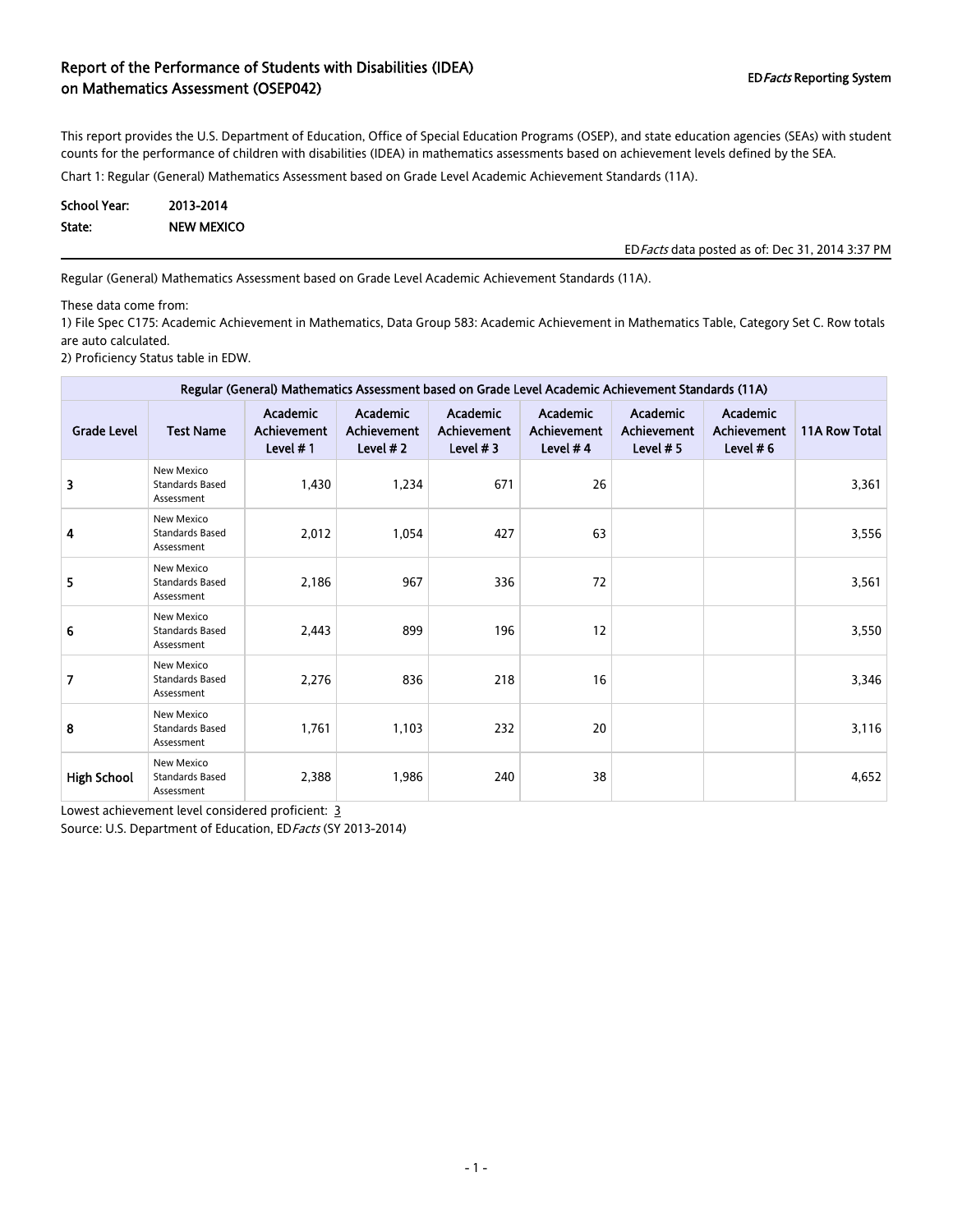## Report of the Performance of Students with Disabilities (IDEA) on Mathematics Assessment (OSEP042) and Disabilities (IDE) or Mathematics Assessment (OSEP042)

This report provides the U.S. Department of Education, Office of Special Education Programs (OSEP), and state education agencies (SEAs) with student counts for the performance of children with disabilities (IDEA) in mathematics assessments based on achievement levels defined by the SEA.

Chart 2: Alternate Mathematics Assessment based on Grade Level Academic Achievement Standards (11B).

| School Year: | 2013-2014         |
|--------------|-------------------|
| State:       | <b>NEW MEXICO</b> |

EDFacts data posted as of: Dec 31, 2014 3:37 PM

Alternate Mathematics Assessment based on Grade Level Academic Achievement Standards (11B).

These data come from:

1) File Spec C175: Academic Achievement in Mathematics, Data Group 583: Academic Achievement in Mathematics Table, Category Set C. Row totals are auto calculated.

2) Proficiency Status table in EDW.

| Alternate Mathematics Assessment based on Grade Level Academic Achievement Standards (11B) |                  |                                               |                                              |                                       |                                              |                                               |                                               |               |
|--------------------------------------------------------------------------------------------|------------------|-----------------------------------------------|----------------------------------------------|---------------------------------------|----------------------------------------------|-----------------------------------------------|-----------------------------------------------|---------------|
| <b>Grade Level</b>                                                                         | <b>Test Name</b> | Academic<br><b>Achievement</b><br>Level $# 1$ | Academic<br><b>Achievement</b><br>Level $#2$ | Academic<br>Achievement<br>Level $#3$ | Academic<br><b>Achievement</b><br>Level $#4$ | Academic<br><b>Achievement</b><br>Level $# 5$ | Academic<br><b>Achievement</b><br>Level $# 6$ | 11B Row Total |
|                                                                                            |                  |                                               | 0                                            |                                       |                                              |                                               |                                               | 0.            |
|                                                                                            |                  | 0                                             | 0                                            |                                       |                                              |                                               |                                               | 0             |
|                                                                                            |                  | 0                                             | 0                                            |                                       |                                              |                                               |                                               | 0             |
|                                                                                            |                  | 0                                             | 0                                            |                                       |                                              |                                               |                                               | 0             |
|                                                                                            |                  | 0                                             | 0                                            |                                       |                                              |                                               |                                               | 0             |
|                                                                                            |                  | 0                                             | 0                                            |                                       |                                              |                                               |                                               | 0             |
| <b>High School</b>                                                                         |                  |                                               |                                              |                                       |                                              |                                               |                                               | 0             |

Lowest achievement level considered proficient: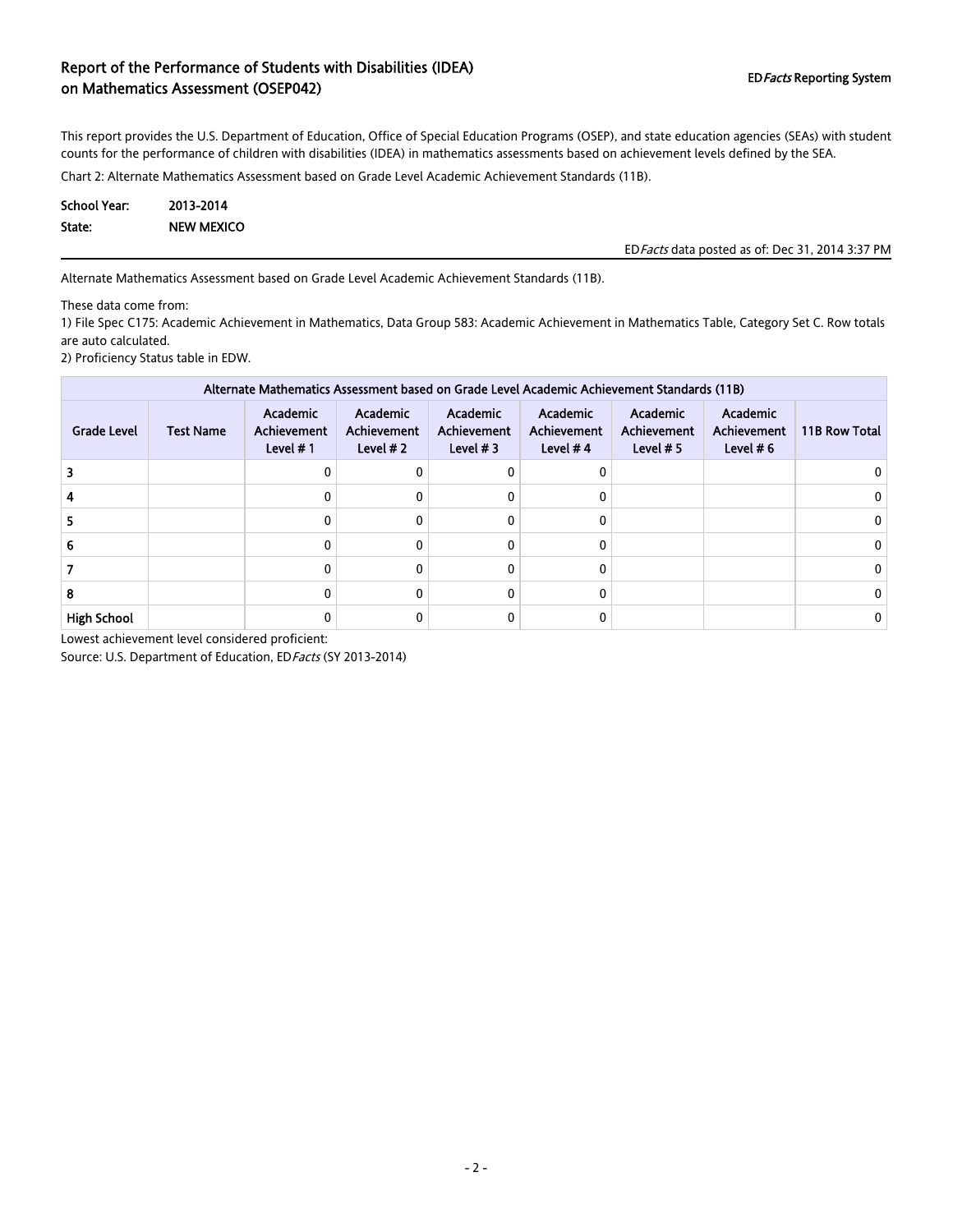### Report of the Performance of Students with Disabilities (IDEA) on Mathematics Assessment (OSEP042) And Disabilities (IDLA) And Disabilities Controlled and Disabilities Controlled and Disabilities (IDLA) and Disabilities (IDLA) and Disabilities (IDLA) and Disabilities (IDLA) and Disabi

This report provides the U.S. Department of Education, Office of Special Education Programs (OSEP), and state education agencies (SEAs) with student counts for the performance of children with disabilities (IDEA) in mathematics assessments based on achievement levels defined by the SEA.

Chart 3: Alternate Mathematics Assessment based on Modified Academic Achievement Standards (11C).

| <b>School Year:</b> | 2013-2014         |
|---------------------|-------------------|
| State:              | <b>NEW MEXICO</b> |

EDFacts data posted as of: Dec 31, 2014 3:37 PM

Alternate Mathematics Assessment based on Modified Academic Achievement Standards (11C).

These data come from:

1) File Spec C175: Academic Achievement in Mathematics, Data Group 583: Academic Achievement in Mathematics Table, Category Set C. Row totals are auto calculated.

2) File Spec C146: Children with Disabilities (IDEA) Alternate Assessment Caps, Data Group 689: Children with Disabilities (IDEA) Alternate Assessment Caps Table, Category Set A.

3) Proficiency Status table in EDW.

| Alternate Mathematics Assessment based on Modified Academic Achievement Standards (11C) |                  |                                                     |                                       |                                       |                                              |                                                      |                                        |                         |                                                                       |
|-----------------------------------------------------------------------------------------|------------------|-----------------------------------------------------|---------------------------------------|---------------------------------------|----------------------------------------------|------------------------------------------------------|----------------------------------------|-------------------------|-----------------------------------------------------------------------|
| <b>Grade Level</b>                                                                      | <b>Test Name</b> | <b>Academic</b><br><b>Achievement</b><br>Level $#1$ | Academic<br>Achievement<br>Level $#2$ | Academic<br>Achievement<br>Level $#3$ | Academic<br><b>Achievement</b><br>Level $#4$ | <b>Academic</b><br><b>Achievement</b><br>Level $# 5$ | Academic<br>Achievement<br>Level $# 6$ | 11C Row<br><b>Total</b> | Number of<br><b>Students</b><br>Included<br>Within the<br>ESEA 2% Cap |
| 3                                                                                       |                  | 0                                                   | 0                                     |                                       | $\mathbf 0$                                  |                                                      |                                        | $\Omega$                |                                                                       |
|                                                                                         |                  | 0                                                   | $\mathbf{0}$                          |                                       | $\Omega$                                     |                                                      |                                        |                         |                                                                       |
|                                                                                         |                  | 0                                                   | $\mathbf{0}$                          |                                       | $\Omega$                                     |                                                      |                                        |                         |                                                                       |
|                                                                                         |                  | 0                                                   | $\mathbf{0}$                          |                                       | 0                                            |                                                      |                                        |                         |                                                                       |
|                                                                                         |                  | 0                                                   | $\mathbf{0}$                          |                                       | 0                                            |                                                      |                                        |                         |                                                                       |
| 8                                                                                       |                  | 0                                                   | $\mathbf{0}$                          |                                       | 0                                            |                                                      |                                        | $\Omega$                |                                                                       |
| <b>High School</b>                                                                      |                  | 0                                                   | 0                                     |                                       | 0                                            |                                                      |                                        |                         |                                                                       |

Lowest achievement level considered proficient: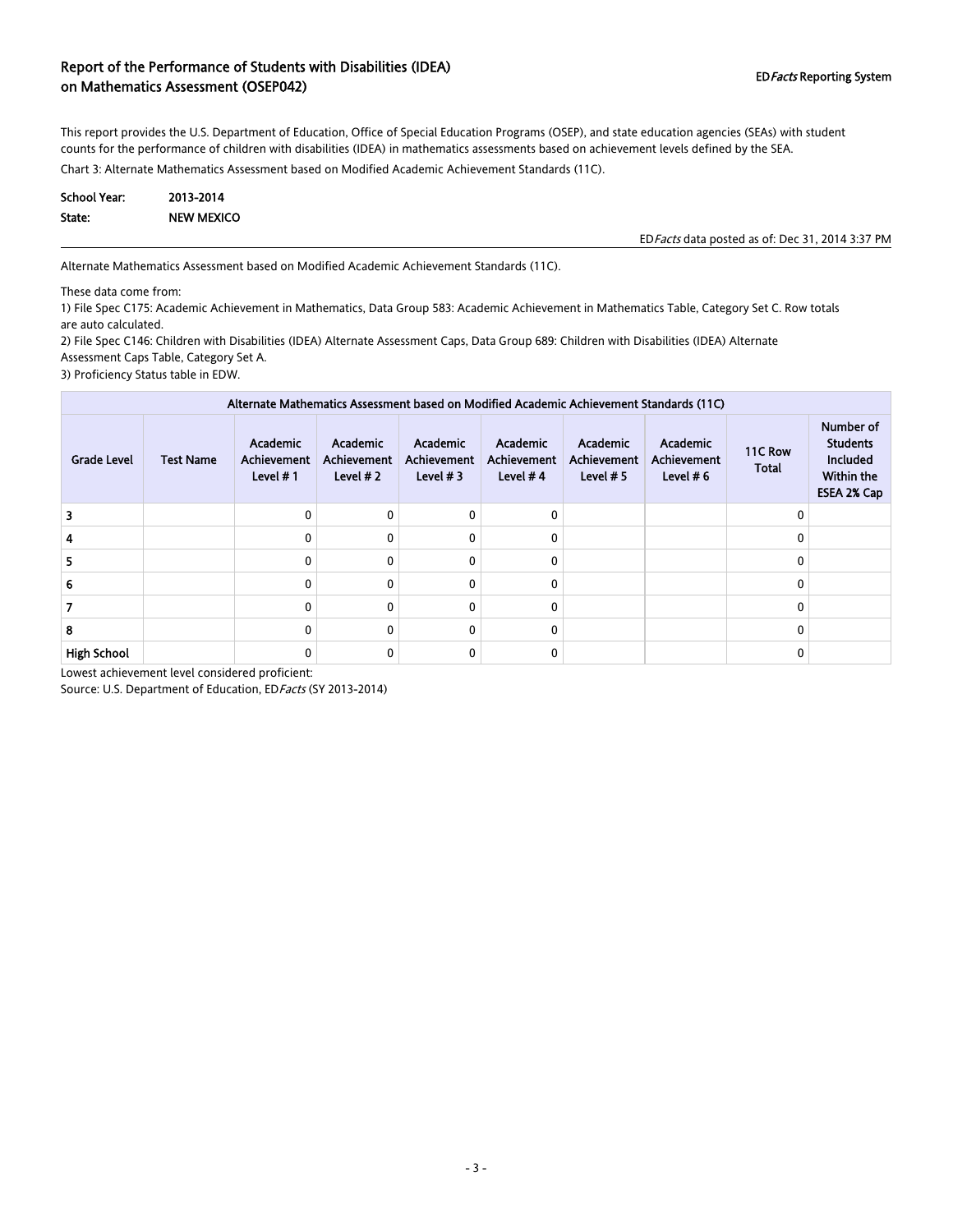### Report of the Performance of Students with Disabilities (IDEA) on Mathematics Assessment (OSEP042) and Disabilities (IDER) and the contract of the contraction of Mathematics Assessment (OSEP042)

This report provides the U.S. Department of Education, Office of Special Education Programs (OSEP), and state education agencies (SEAs) with student counts for the performance of children with disabilities (IDEA) in mathematics assessments based on achievement levels defined by the SEA.

Chart 4: Alternate Mathematics Assessment based on Alternate Academic Achievement Standards (11D).

| <b>School Year:</b> | 2013-2014         |
|---------------------|-------------------|
| State:              | <b>NEW MEXICO</b> |

EDFacts data posted as of: Dec 31, 2014 3:37 PM

Alternate Mathematics Assessment based on Alternate Academic Achievement Standards (11D).

These data come from:

1) File Spec C175: Academic Achievement in Mathematics, Data Group 583: Academic Achievement in Mathematics Table, Category Set C. Row totals are auto calculated.

2) File Spec C146: Children with Disabilities (IDEA) Alternate Assessment Caps, Data Group 689: Children with Disabilities (IDEA) Alternate Assessment Caps Table, Category Set A.

3) Proficiency Status table in EDW.

| Alternate Mathematics Assessment based on Alternate Academic Achievement Standards (11D) |                                                      |                                            |                                            |                                        |                                     |                                        |                                               |                         |                                                                                     |
|------------------------------------------------------------------------------------------|------------------------------------------------------|--------------------------------------------|--------------------------------------------|----------------------------------------|-------------------------------------|----------------------------------------|-----------------------------------------------|-------------------------|-------------------------------------------------------------------------------------|
| <b>Grade Level</b>                                                                       | <b>Test Name</b>                                     | Academic<br><b>Achievement</b><br>Level #1 | Academic<br><b>Achievement</b><br>Level #2 | Academic<br>Achievement<br>Level $# 3$ | Academic<br>Achievement<br>Level #4 | Academic<br>Achievement<br>Level $# 5$ | Academic<br><b>Achievement</b><br>Level $# 6$ | 11D Row<br><b>Total</b> | Number of<br><b>Students</b><br><b>Included</b><br>Within the<br><b>ESEA 1% Cap</b> |
| 3                                                                                        | New Mexico<br>Alternate<br>Performance<br>Assessment | 22                                         | 172                                        | 45                                     | 22                                  |                                        |                                               | 261                     |                                                                                     |
| 4                                                                                        | New Mexico<br>Alternate<br>Performance<br>Assessment | 24                                         | 133                                        | 60                                     | 36                                  |                                        |                                               | 253                     |                                                                                     |
| 5                                                                                        | New Mexico<br>Alternate<br>Performance<br>Assessment | 14                                         | 119                                        | 111                                    | 25                                  |                                        |                                               | 269                     |                                                                                     |
| 6                                                                                        | New Mexico<br>Alternate<br>Performance<br>Assessment | 13                                         | 89                                         | 103                                    | 56                                  |                                        |                                               | 261                     |                                                                                     |
| 7                                                                                        | New Mexico<br>Alternate<br>Performance<br>Assessment | 19                                         | 57                                         | 87                                     | 124                                 |                                        |                                               | 287                     |                                                                                     |
| 8                                                                                        | New Mexico<br>Alternate<br>Performance<br>Assessment | 21                                         | 59                                         | 69                                     | 102                                 |                                        |                                               | 251                     |                                                                                     |
| <b>High School</b>                                                                       | New Mexico<br>Alternate<br>Performance<br>Assessment | 29                                         | 59                                         | 103                                    | 136                                 |                                        |                                               | 327                     |                                                                                     |

Lowest achievement level considered proficient: 3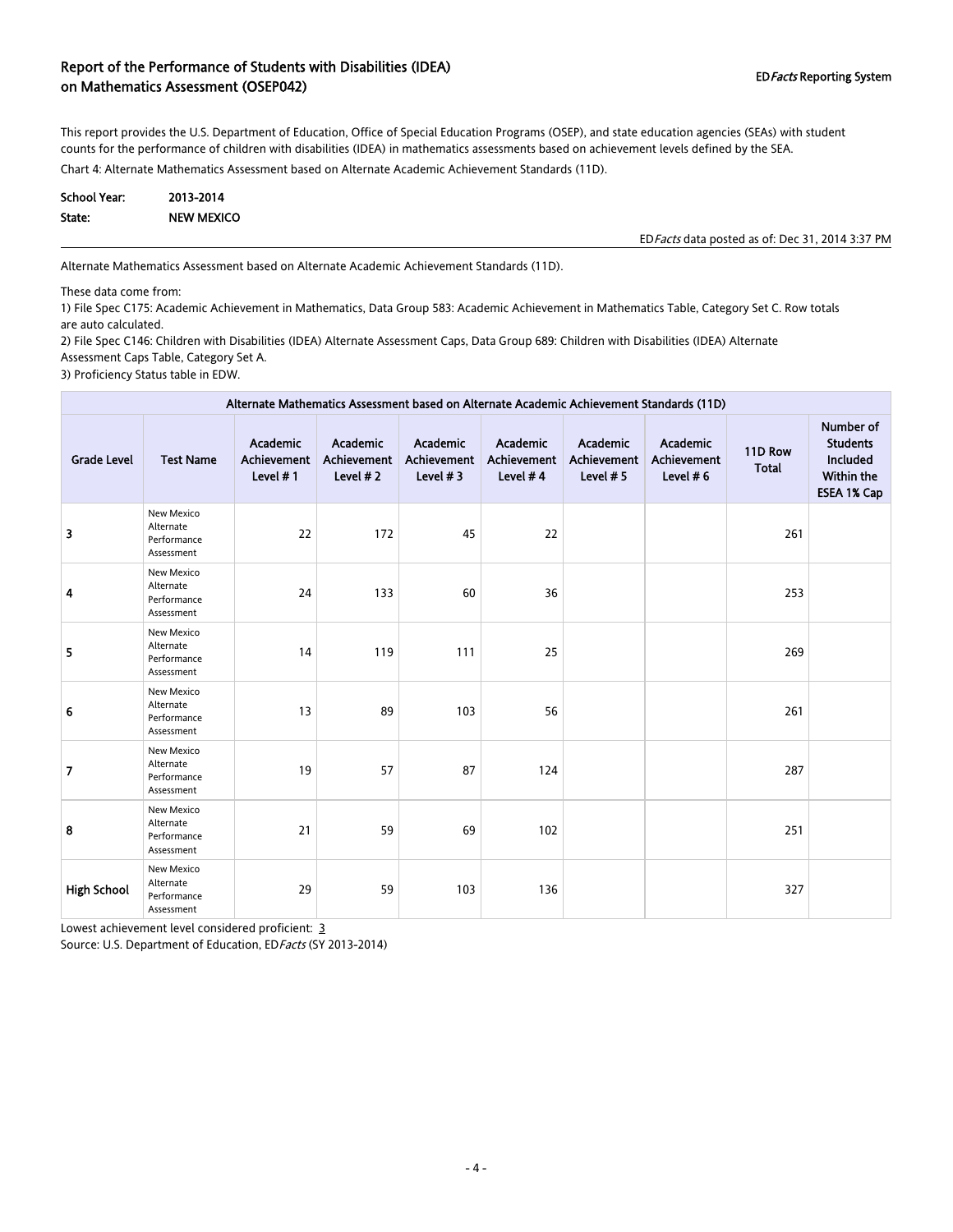### Report of the Performance of Students with Disabilities (IDEA) on Mathematics Assessment (OSEP042) and Disabilities (IDE) or Mathematics Assessment (OSEP042)

This report provides the U.S. Department of Education, Office of Special Education Programs (OSEP), and state education agencies (SEAs) with student counts for the performance of children with disabilities (IDEA) in mathematics assessments based on achievement levels defined by the SEA.

Chart 5: Summary of the performance of Children with Disabilities (IDEA) on Mathematics Assessments (all derived).

| <b>School Year:</b> | 2013-2014         |
|---------------------|-------------------|
| State:              | <b>NEW MEXICO</b> |

EDFacts data posted as of: Dec 31, 2014 3:37 PM

Summary of the performance of Children with Disabilities (IDEA) on Mathematics Assessments (all derived).

These data come from:

1) File Spec C175: Academic Achievement in Mathematics, Data Group 583: Academic Achievement in Mathematics Table, Category Set C. Row totals are auto calculated.

2) File Spec C004: Children with Disabilities (IDEA) - Not Participating in Assessments, Data Group 491: Children with Disabilities (IDEA) Not Participating in Assessments Table, Category Set A.

3) File Spec C185: Assessment Participation in Mathematics, Data Group 588: Assessment Participation in Mathematics Table, Category Set C. 4) Proficiency Status table in EDW.

| <b>Grade Level</b> | <b>Total Reported for</b><br>Column 11A | <b>Total Reported for</b><br>Column 11B | <b>Total Reported for</b><br>Column 11C | <b>Total Reported for</b><br>Column 11D | No Valid Score (12) | Total (13) |
|--------------------|-----------------------------------------|-----------------------------------------|-----------------------------------------|-----------------------------------------|---------------------|------------|
| 3                  | 3,361                                   |                                         | 0                                       | 261                                     | 49                  | 3,672      |
| 4                  | 3,556                                   | 0                                       | 0                                       | 253                                     | 56                  | 3,866      |
| 5                  | 3,561                                   | 0                                       | 0                                       | 269                                     | 53                  | 3,884      |
| 6                  | 3,550                                   | 0                                       | 0                                       | 261                                     | 42                  | 3,854      |
|                    | 3,346                                   | $\Omega$                                | 0                                       | 287                                     | 41                  | 3,674      |
| 8                  | 3,116                                   |                                         | 0                                       | 251                                     | 54                  | 3,423      |
| <b>High School</b> | 4,652                                   |                                         | 0                                       | 327                                     | 88                  | 5,073      |

 $^1$ Column titled 'No Valid Score (12)' is the total number of students not participating in the assessment for all reasons.

 $^2$ Column 13 is calculated by summing the numbers reported in column 3 plus column 4 plus column 6 plus column 7 plus column 8 plus  $\,$ column 9 plus column 10.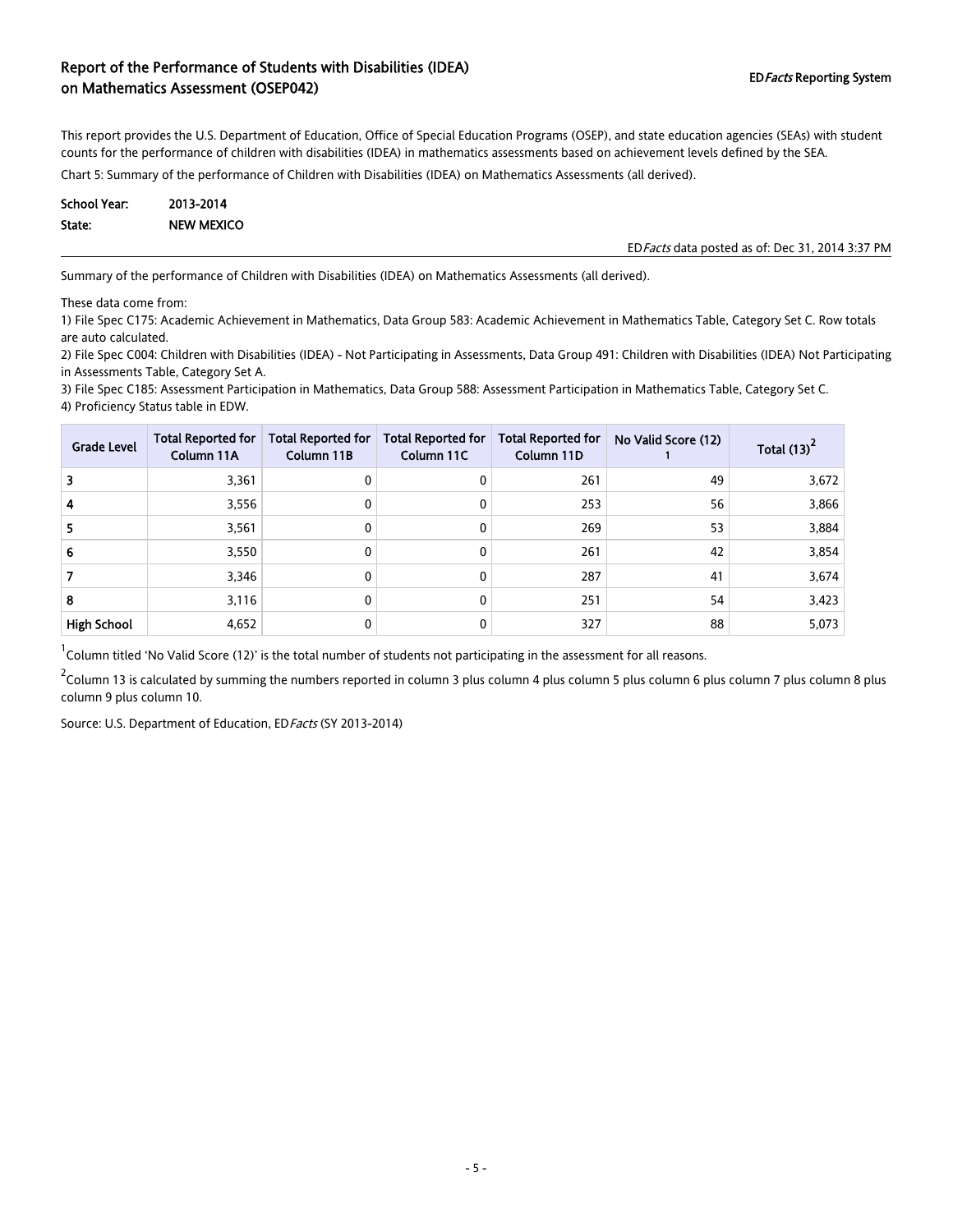## Report of Student Enrollment Data for Reading/Language Arts Assessment (OSEP043) ED Facts Reporting System

This report provides the U.S. Department of Education, Office of Special Education Programs (OSEP), and state education agencies (SEAs) with student counts for children with disabilities (IDEA) who did and did not participate in the statewide assessments. This report represents the universe of students enrolled for a full academic year (FAY) and those non-FAY students. The "all students" data also includes students with disabilities (IDEA).

These data come from:

1) File Spec C188: Assessment Participation, Data Group 589: Assessment Participation in Reading/Language Arts Tables, Category Set C (Column 1).

2) File Spec C188: Assessment Participation, Data Group 589: Assessment Participation in Reading/Language Arts Tables, Subtotal 1 (Column 2).

3) File Spec C004: Children with Disabilities (IDEA) Not Participating in Assessments, Data Group 491: Children with Disabilities (IDEA) Not Participating in Assessments Table, Category Set A.

These data come from ED Facts.

| <b>School Year:</b> | 2013-2014         |
|---------------------|-------------------|
| State:              | <b>NEW MEXICO</b> |

EDFacts data posted as of: Jan 2, 2015 3:48 PM

Enrollment data for the Reading/Language Arts Assessment.

These data come from:

1) File Spec C188: Assessment Participation, Data Group 589: Assessment Participation in Reading/Language Arts Tables, Category Set C (Column 1).

2) File Spec C188: Assessment Participation, Data Group 589: Assessment Participation in Reading/Language Arts Tables, Subtotal 1 (Column 2).

3) File Spec C004: Children with Disabilities (IDEA) Not Participating in Assessments, Data Group 491: Children with Disabilities (IDEA) Not Participating in Assessments Table, Category Set A.

| <b>Grade Level</b> | Student with IEPs (1) | All Students (2) |
|--------------------|-----------------------|------------------|
| 3                  | 3,674                 | 25,526           |
| 4                  | 3,873                 | 25,376           |
| 5                  | 3,885                 | 25,111           |
| 6                  | 3,854                 | 24,995           |
| 7                  | 3,676                 | 25,186           |
| 8                  | 3,424                 | 24,659           |
| <b>High School</b> | 5,083                 | 44,964           |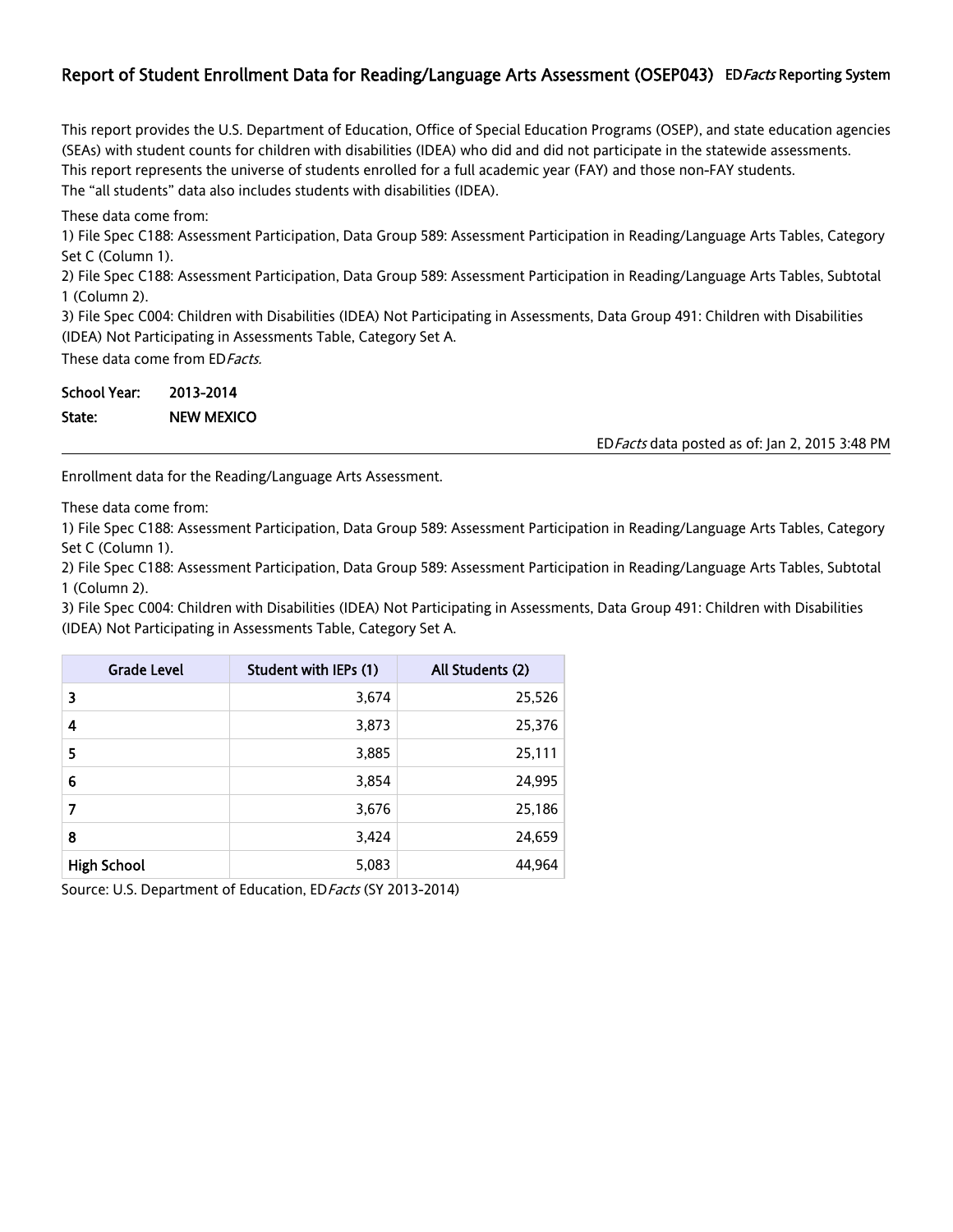# Report of the Participation of Students with Disabilities (IDEA) on Reading/Language Arts Assessment (OSEP044) EDFacts Reporting System EDFacts Reporting System

This report provides the U.S. Department of Education, Office of Special Education Programs (OSEP), and state education agencies (SEAs) with student counts for children with disabilities (IDEA) who participated in Reading/Language Arts assessments and received a valid score.

Chart 1: Students with Disabilities (IDEA) who participated in Regular (General) Reading/Language Arts Assessment based on Grade Level Academic Achievement Standards.

| School Year: | 2013-2014  |                                                 |
|--------------|------------|-------------------------------------------------|
| State:       | NEW MEXICO |                                                 |
|              |            | ED Facts data posted as of: Jan 2, 2015 3:51 PM |

Students with Disabilities (IDEA) who participated in Regular (General) Reading/Language Arts Assessment based on Grade Level Academic Achievement Standards.

These data come from:

File Spec C188: Assessment Participation, Data Group 589: Assessment Participation in Reading/Language Arts Table, Category Set C.

|                    | Students with Disabilities (IDEA) who participated in Regular (General) Reading/Language Arts<br>Assessment based on Grade Level Academic Achievement Standards |                                                                                           |                                                                                                                          |  |  |
|--------------------|-----------------------------------------------------------------------------------------------------------------------------------------------------------------|-------------------------------------------------------------------------------------------|--------------------------------------------------------------------------------------------------------------------------|--|--|
| <b>Grade Level</b> | Total (3)                                                                                                                                                       | Subset (of 3) who<br>participated in the<br>Assessment with<br><b>Accommodations (3A)</b> | LEP Students in $US < 12$ Months<br>whose English Proficiency Test<br><b>Replaced Regular Reading Assessment</b><br>(3B) |  |  |
| 3                  | 3,358                                                                                                                                                           | 722                                                                                       |                                                                                                                          |  |  |
| 4                  | 3,560                                                                                                                                                           | 806                                                                                       |                                                                                                                          |  |  |
| 5                  | 3,572                                                                                                                                                           | 843                                                                                       |                                                                                                                          |  |  |
| 6                  | 3,554                                                                                                                                                           | 722                                                                                       |                                                                                                                          |  |  |
| 7                  | 3,348                                                                                                                                                           | 594                                                                                       |                                                                                                                          |  |  |
| 8                  | 3,110                                                                                                                                                           | 493                                                                                       |                                                                                                                          |  |  |
| High School        | 4,663                                                                                                                                                           | 536                                                                                       |                                                                                                                          |  |  |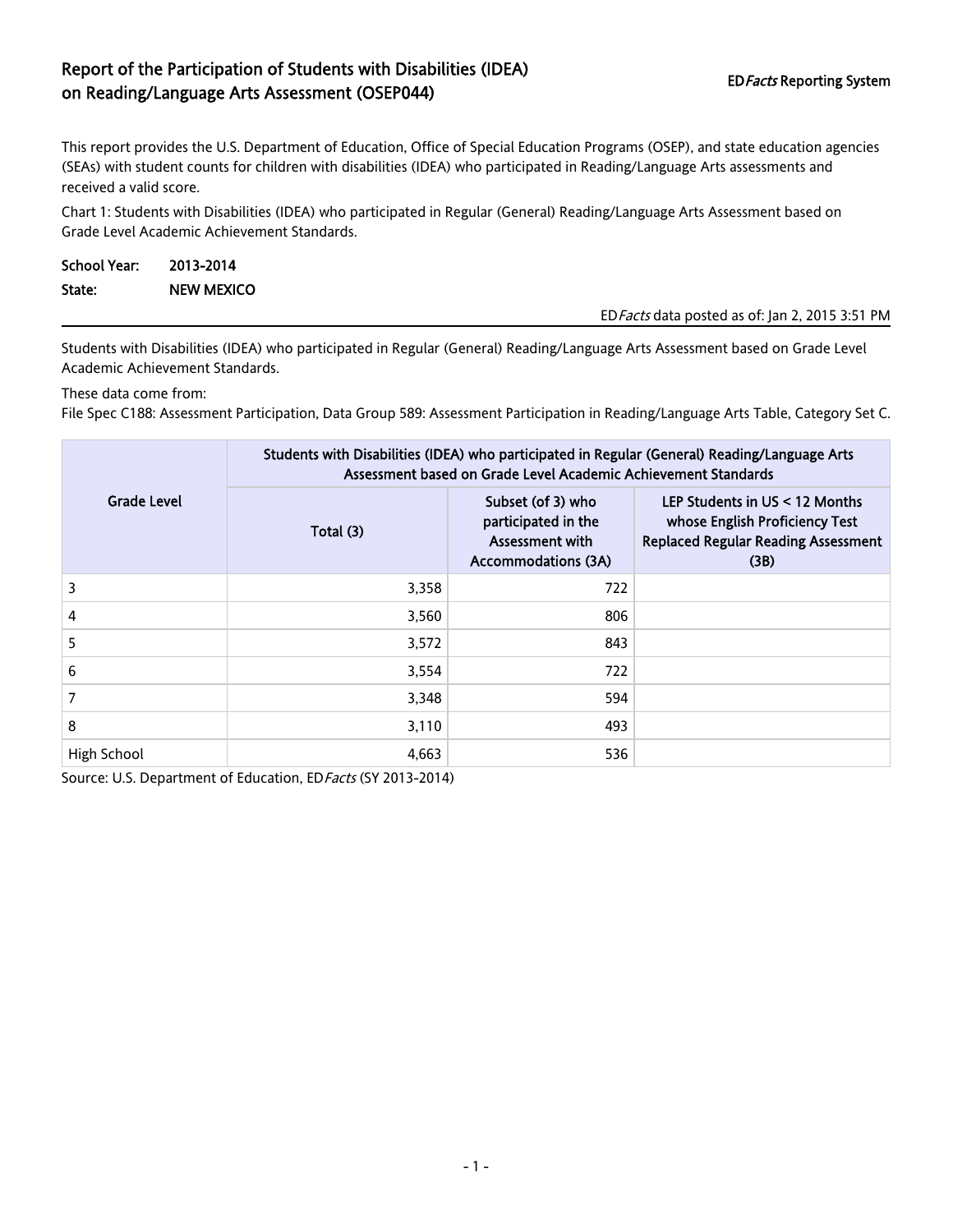# Report of the Participation of Students with Disabilities (IDEA) on Reading/Language Arts Assessment (OSEP044) EDFacts Reporting System EDFacts Reporting System

EDFacts data posted as of: Jan 2, 2015 3:51 PM

This report provides the U.S. Department of Education, Office of Special Education Programs (OSEP), and state education agencies (SEAs) with student counts for children with disabilities (IDEA) who participated in Reading/Language Arts assessments and received a valid score.

Chart 2: Students with Disabilities (IDEA) who participated in an Alternate Reading/Language Arts Assessments.

| <b>School Year:</b> | 2013-2014         |
|---------------------|-------------------|
| State:              | <b>NEW MEXICO</b> |

Students with Disabilities (IDEA) who participated in an Alternate Reading/Language Arts Assessments.

These data come from:

File Spec C188: Assessment Participation, Data Group 589: Assessment Participation in Reading/Language Arts Table, Category Set C.

|                    | Students with Disabilities (IDEA) who participated in an Alternate Reading/Language Arts Assessments |                                                                                                                                    |                                                                                                                       |                                                                                                                        |  |  |
|--------------------|------------------------------------------------------------------------------------------------------|------------------------------------------------------------------------------------------------------------------------------------|-----------------------------------------------------------------------------------------------------------------------|------------------------------------------------------------------------------------------------------------------------|--|--|
| Grade Level        | Total (4)                                                                                            | Subset (of 4) whose<br><b>Alternate Assessment</b><br>was based on Grade<br>Level Academic<br><b>Achievement Standards</b><br>(AA) | Subset (of 4) whose<br>Alternate Assessment<br>was based on modified<br><b>Academic Achievement</b><br>Standards (4B) | Subset (of 4) whose<br>Alternate Assessment<br>was based on Alternate<br><b>Academic Achievement</b><br>Standards (4C) |  |  |
| 3                  | 269                                                                                                  |                                                                                                                                    |                                                                                                                       | 269                                                                                                                    |  |  |
| 4                  | 259                                                                                                  |                                                                                                                                    |                                                                                                                       | 259                                                                                                                    |  |  |
| 5.                 | 273                                                                                                  |                                                                                                                                    |                                                                                                                       | 273                                                                                                                    |  |  |
| 6                  | 267                                                                                                  |                                                                                                                                    |                                                                                                                       | 267                                                                                                                    |  |  |
| 7                  | 296                                                                                                  |                                                                                                                                    |                                                                                                                       | 296                                                                                                                    |  |  |
| 8                  | 257                                                                                                  |                                                                                                                                    |                                                                                                                       | 257                                                                                                                    |  |  |
| <b>High School</b> | 328                                                                                                  |                                                                                                                                    |                                                                                                                       | 328                                                                                                                    |  |  |

 $1$ The column named 'Total (4)' is auto calculated from columns  $4A + 4B + 4C$ .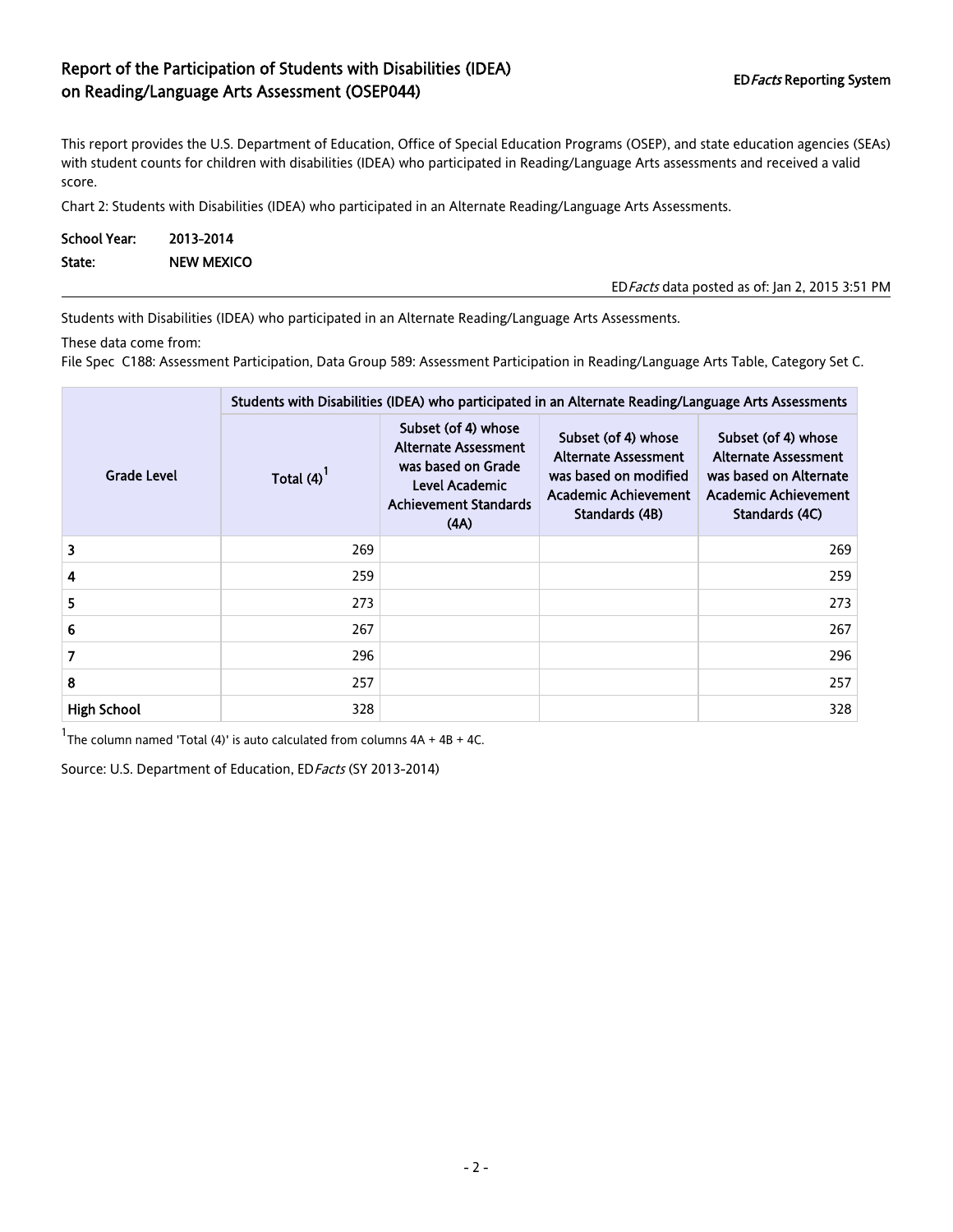# Report of the Participation of Students with Disabilities (IDEA) on Reading/Language Arts Assessment (OSEP044) EDFacts Reporting System

This report provides the U.S. Department of Education, Office of Special Education Programs (OSEP), and state education agencies (SEAs) with student counts for children with disabilities (IDEA) who participated in Reading/Language Arts assessments and received a valid score.

Chart 3: Students with Disabilities (IDEA) counted as nonparticipants in accordance with ESEA.

| School Year: | 2013-2014         |
|--------------|-------------------|
| State:       | <b>NEW MEXICO</b> |

EDFacts data posted as of: Jan 2, 2015 3:51 PM

Students with Disabilities (IDEA) counted as nonparticipants in accordance with ESEA.

These data come from:

1) File Spec C004: Children with Disabilities (IDEA) - Not Participating in Assessments, Data Group 491: Children with Disabilities (IDEA) Not Participating in Assessments Table, Category Set A.

|                    | Students with Disabilities (IDEA) counted as non-participants in accordance with |                                                                    |                           |                                                                                |                                                           |                                            |  |  |
|--------------------|----------------------------------------------------------------------------------|--------------------------------------------------------------------|---------------------------|--------------------------------------------------------------------------------|-----------------------------------------------------------|--------------------------------------------|--|--|
|                    |                                                                                  |                                                                    |                           | Students with Disabilities (IDEA) who did not<br>participate in any Assessment |                                                           |                                            |  |  |
| <b>Grade Level</b> | <b>Students</b><br>whose<br>Assessment<br><b>Results were</b><br>Invalid (5)     | Students who<br>participated in<br>Out-Of-Grade<br>Level Tests (6) | Parental<br>Exemption (7) | Absent (8)                                                                     | Did not<br>participate for<br><b>Other Reasons</b><br>(9) | <b>Medical</b><br><b>Emergency</b><br>(10) |  |  |
| 3                  | 44                                                                               |                                                                    | 0                         | 2                                                                              | $\Omega$                                                  |                                            |  |  |
| 4                  | 50                                                                               |                                                                    | 0                         | 2                                                                              | 0                                                         | 2                                          |  |  |
| 5                  | 39                                                                               |                                                                    | 0                         |                                                                                | 0                                                         | 0                                          |  |  |
| 6                  | 25                                                                               |                                                                    | 0                         | 8                                                                              | 0                                                         | 0                                          |  |  |
| 7                  | 27                                                                               |                                                                    | 0                         | 4                                                                              | 0                                                         |                                            |  |  |
| 8                  | 42                                                                               |                                                                    | 0                         | 13                                                                             | 0                                                         |                                            |  |  |
| High School        | 57                                                                               |                                                                    | 0                         | 35                                                                             | 0                                                         | 0                                          |  |  |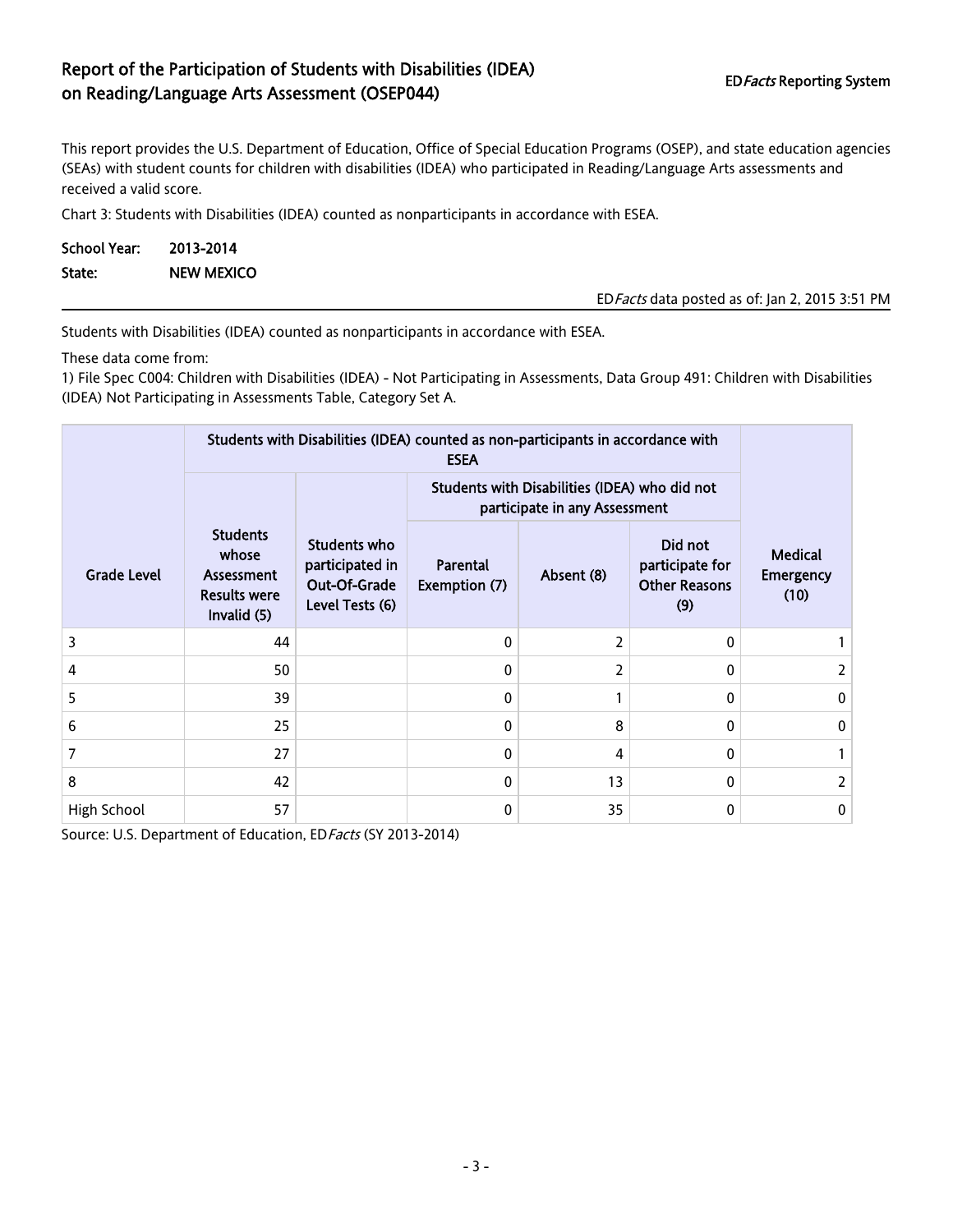This report provides the U.S. Department of Education, Office of Special Education Programs (OSEP), and state education agencies (SEAs) with student counts for the performance of children with disabilities (IDEA) in Reading/Language Arts assessments based on achievement levels defined by the SEA.

Chart 1: Regular (General) Reading/Language Arts Assessment based on Grade Level Academic Achievement Standards (11A).

| School Year: | 2013-2014         |
|--------------|-------------------|
| State:       | <b>NEW MEXICO</b> |

EDFacts data posted as of: Jan 6, 2015 7:45 PM

Regular (General) Reading/Language Arts Assessment based on Grade Level Academic Achievement Standards (11A).

These data come from:

1) File Spec C178: Academic Achievement in Reading/Language Arts, Data Group 584: Academic Achievement in Reading/Language Arts Table, Category Set C. Row totals are auto calculated.

2) Proficiency Status table in EDW.

| Regular (General) Reading/Language Arts Assessment based on Grade Level Academic Achievement Standards (11A) |                                                           |                                                   |                                               |                                                      |                                              |                                               |                                               |               |
|--------------------------------------------------------------------------------------------------------------|-----------------------------------------------------------|---------------------------------------------------|-----------------------------------------------|------------------------------------------------------|----------------------------------------------|-----------------------------------------------|-----------------------------------------------|---------------|
| <b>Grade Level</b>                                                                                           | <b>Test Name</b>                                          | <b>Academic</b><br><b>Achievement</b><br>Level #1 | Academic<br><b>Achievement</b><br>Level $# 2$ | <b>Academic</b><br><b>Achievement</b><br>Level $# 3$ | <b>Academic</b><br>Achievement<br>Level $#4$ | Academic<br><b>Achievement</b><br>Level $# 5$ | Academic<br><b>Achievement</b><br>Level $# 6$ | 11A Row Total |
| 3                                                                                                            | New Mexico<br><b>Standards Based</b><br>Assessment        | 2,255                                             | 588                                           | 473                                                  | 41                                           |                                               |                                               | 3,357         |
| 4                                                                                                            | New Mexico<br><b>Standards Based</b><br>Assessment        | 1,965                                             | 1,223                                         | 331                                                  | 38                                           |                                               |                                               | 3,557         |
| 5                                                                                                            | <b>New Mexico</b><br><b>Standards Based</b><br>Assessment | 1,763                                             | 1,373                                         | 402                                                  | 33                                           |                                               |                                               | 3,571         |
| 6                                                                                                            | New Mexico<br><b>Standards Based</b><br>Assessment        | 2,103                                             | 1,213                                         | 219                                                  | 18                                           |                                               |                                               | 3,553         |
| 7                                                                                                            | New Mexico<br><b>Standards Based</b><br>Assessment        | 1,791                                             | 1,190                                         | 358                                                  | 9                                            |                                               |                                               | 3,348         |
| 8                                                                                                            | New Mexico<br><b>Standards Based</b><br>Assessment        | 1,464                                             | 1,074                                         | 558                                                  | 12                                           |                                               |                                               | 3,108         |
| <b>High School</b>                                                                                           | New Mexico<br><b>Standards Based</b><br>Assessment        | 2,691                                             | 1,513                                         | 420                                                  | 24                                           |                                               |                                               | 4,648         |

Lowest achievement level considered proficient: 3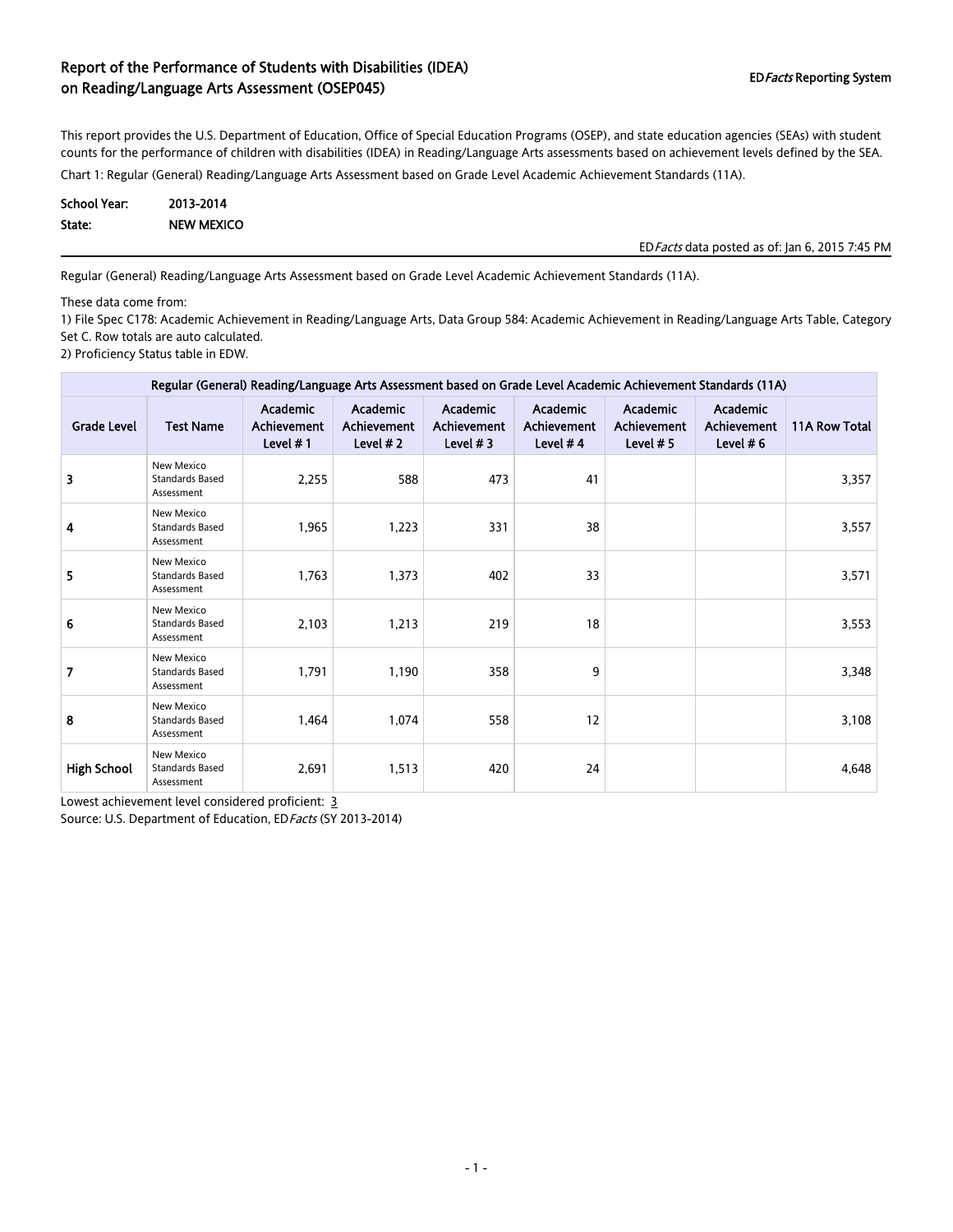This report provides the U.S. Department of Education, Office of Special Education Programs (OSEP), and state education agencies (SEAs) with student counts for the performance of children with disabilities (IDEA) in Reading/Language Arts assessments based on achievement levels defined by the SEA.

Chart 2: Alternate Reading/Language Arts Assessment based on Grade Level Academic Achievement Standards (11B).

| School Year: | 2013-2014         |
|--------------|-------------------|
| State:       | <b>NEW MEXICO</b> |

EDFacts data posted as of: Jan 6, 2015 7:45 PM

Alternate Reading/Language Arts Assessment based on Grade Level Academic Achievement Standards (11B).

These data come from:

1) File Spec C178: Academic Achievement in Reading/Language Arts, Data Group 584: Academic Achievement in Reading/Language Arts Table, Category Set C. Row totals are auto calculated.

2) Proficiency Status table in EDW.

| Alternate Reading/Language Arts Assessment based on Grade Level Academic Achievement Standards (11B) |                  |                                                      |                                              |                                       |                                                     |                                        |                                        |               |
|------------------------------------------------------------------------------------------------------|------------------|------------------------------------------------------|----------------------------------------------|---------------------------------------|-----------------------------------------------------|----------------------------------------|----------------------------------------|---------------|
| <b>Grade Level</b>                                                                                   | <b>Test Name</b> | <b>Academic</b><br><b>Achievement</b><br>Level $# 1$ | Academic<br><b>Achievement</b><br>Level $#2$ | Academic<br>Achievement<br>Level $#3$ | <b>Academic</b><br><b>Achievement</b><br>Level $#4$ | Academic<br>Achievement<br>Level $# 5$ | Academic<br>Achievement<br>Level $# 6$ | 11B Row Total |
|                                                                                                      |                  |                                                      | 0                                            | ŋ                                     |                                                     |                                        |                                        |               |
|                                                                                                      |                  |                                                      | 0                                            | 0                                     |                                                     |                                        |                                        |               |
|                                                                                                      |                  |                                                      | ŋ                                            |                                       |                                                     |                                        |                                        |               |
|                                                                                                      |                  |                                                      | 0                                            | $\Omega$                              |                                                     |                                        |                                        |               |
|                                                                                                      |                  |                                                      |                                              | 0                                     |                                                     |                                        |                                        |               |
| o                                                                                                    |                  |                                                      | ŋ                                            | 0                                     |                                                     |                                        |                                        |               |
| <b>High School</b>                                                                                   |                  |                                                      |                                              |                                       |                                                     |                                        |                                        |               |

Lowest achievement level considered proficient: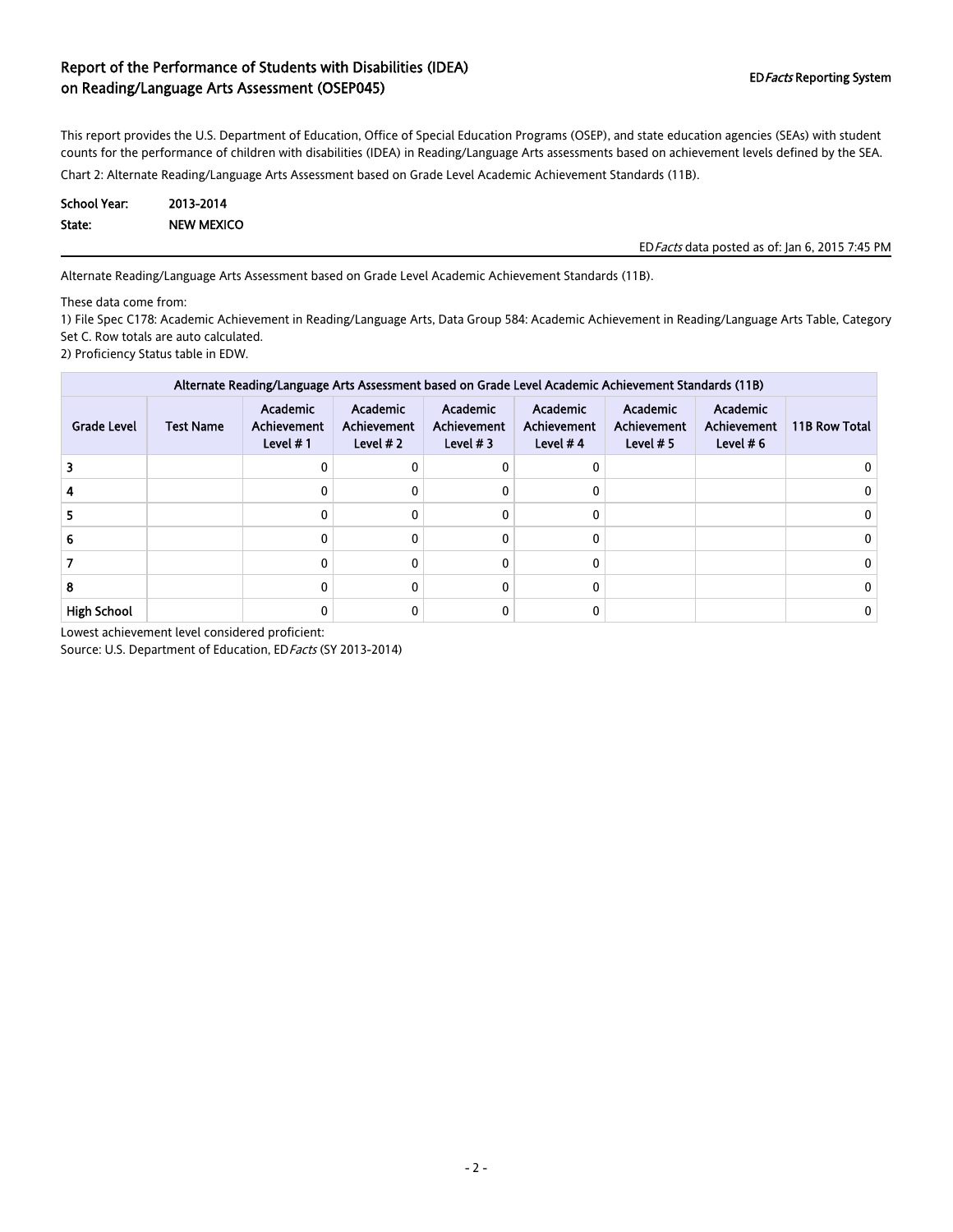This report provides the U.S. Department of Education, Office of Special Education Programs (OSEP), and state education agencies (SEAs) with student counts for the performance of children with disabilities (IDEA) in Reading/Language Arts assessments based on achievement levels defined by the SEA.

Chart 3: Alternate Reading/Language Arts Assessment based on Modified Academic Achievement Standards (11C).

| <b>School Year:</b> | 2013-2014         |
|---------------------|-------------------|
| State:              | <b>NEW MEXICO</b> |

EDFacts data posted as of: Jan 6, 2015 7:45 PM

Alternate Reading/Language Arts Assessment based on Modified Academic Achievement Standards (11C).

These data come from:

1) File Spec C178: Academic Achievement in Reading/Language Arts, Data Group 584: Academic Achievement in Reading/Language Arts Table, Category Set C. Row totals are auto calculated.

2) File Spec C146: Children with Disabilities (IDEA) Alternate Assessment Caps, Data Group 689: Children with Disabilities (IDEA) Alternate Assessment Caps Table, Category Set A.

3) Proficiency Status table in EDW.

| Alternate Reading/Language Arts Assessment based on Modified Academic Achievement Standards (11C) |                  |                                                     |                                              |                                              |                                              |                                                      |                                        |                         |                                                                       |
|---------------------------------------------------------------------------------------------------|------------------|-----------------------------------------------------|----------------------------------------------|----------------------------------------------|----------------------------------------------|------------------------------------------------------|----------------------------------------|-------------------------|-----------------------------------------------------------------------|
| <b>Grade Level</b>                                                                                | <b>Test Name</b> | <b>Academic</b><br><b>Achievement</b><br>Level $#1$ | <b>Academic</b><br>Achievement<br>Level $#2$ | Academic<br><b>Achievement</b><br>Level $#3$ | Academic<br><b>Achievement</b><br>Level $#4$ | <b>Academic</b><br><b>Achievement</b><br>Level $# 5$ | Academic<br>Achievement<br>Level $# 6$ | 11C Row<br><b>Total</b> | Number of<br><b>Students</b><br>Included<br>Within the<br>ESEA 2% Cap |
|                                                                                                   |                  | 0                                                   | 0                                            |                                              | 0                                            |                                                      |                                        | O                       |                                                                       |
|                                                                                                   |                  | 0                                                   | $\mathbf{0}$                                 |                                              | $\Omega$                                     |                                                      |                                        |                         |                                                                       |
|                                                                                                   |                  | 0                                                   | $\mathbf{0}$                                 |                                              | $\Omega$                                     |                                                      |                                        |                         |                                                                       |
|                                                                                                   |                  | 0                                                   | $\mathbf{0}$                                 |                                              | 0                                            |                                                      |                                        |                         |                                                                       |
|                                                                                                   |                  | 0                                                   | 0                                            |                                              | 0                                            |                                                      |                                        |                         |                                                                       |
| 8                                                                                                 |                  | 0                                                   | $\mathbf{0}$                                 |                                              | 0                                            |                                                      |                                        |                         |                                                                       |
| <b>High School</b>                                                                                |                  | 0                                                   | 0                                            |                                              | 0                                            |                                                      |                                        |                         |                                                                       |

Lowest achievement level considered proficient: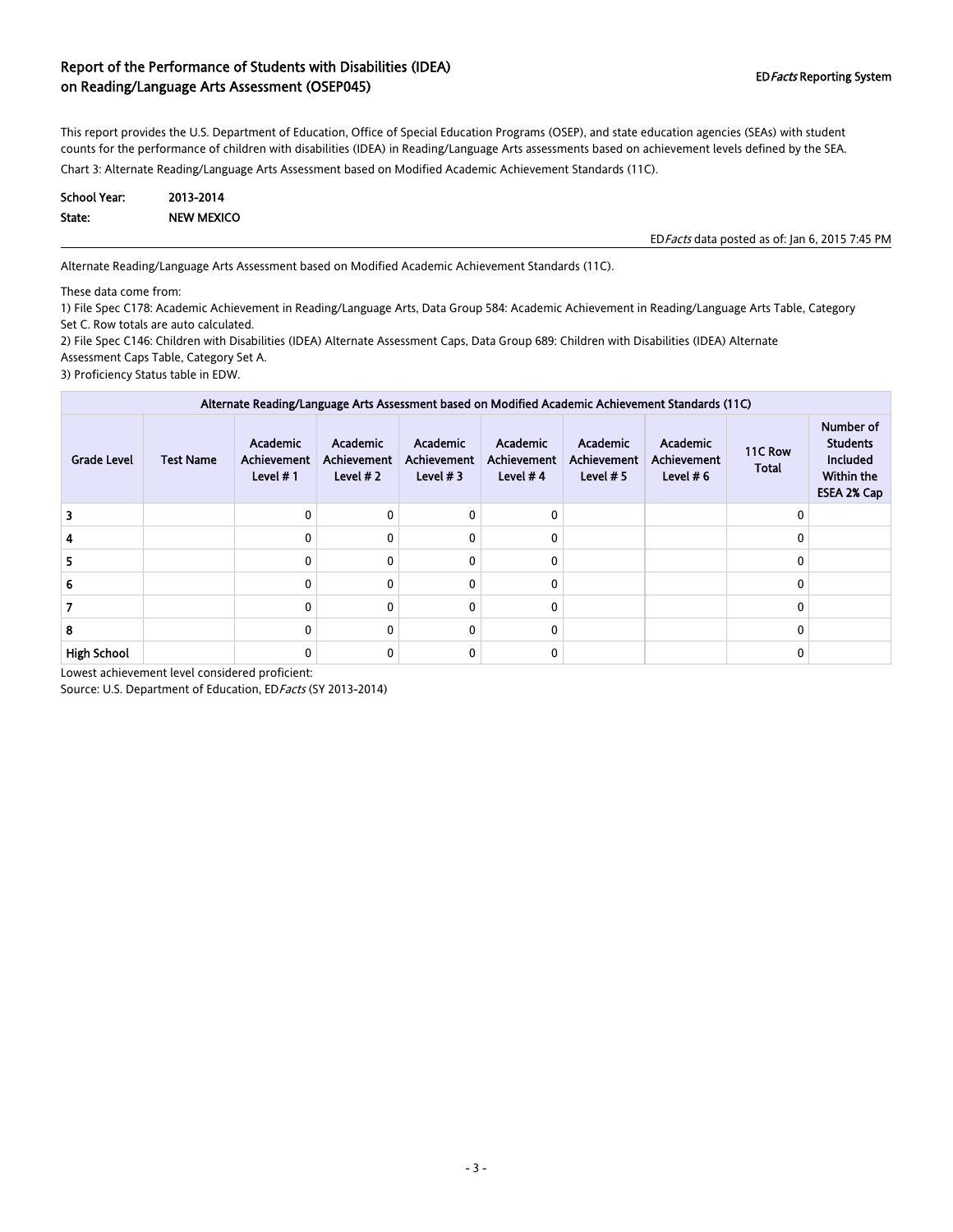This report provides the U.S. Department of Education, Office of Special Education Programs (OSEP), and state education agencies (SEAs) with student counts for the performance of children with disabilities (IDEA) in Reading/Language Arts assessments based on achievement levels defined by the SEA.

Chart 4: Alternate Reading/Language Arts Assessment based on Alternate Academic Achievement Standards (11D).

| <b>School Year:</b> | 2013-2014         |
|---------------------|-------------------|
| State:              | <b>NEW MEXICO</b> |

EDFacts data posted as of: Jan 6, 2015 7:45 PM

Alternate Reading/Language Arts Assessment based on Alternate Academic Achievement Standards (11D).

These data come from:

1) File Spec C178: Academic Achievement in Reading/Language Arts, Data Group 584: Academic Achievement in Reading/Language Arts Table, Category Set C. Row totals are auto calculated.

2) File Spec C146: Children with Disabilities (IDEA) Alternate Assessment Caps, Data Group 689: Children with Disabilities (IDEA) Alternate Assessment Caps Table, Category Set A.

3) Proficiency Status table in EDW.

| Alternate Reading/Language Arts Assessment based on Alternate Academic Achievement Standards (11D) |                                                      |                                               |                                               |                                        |                                            |                                               |                                        |                         |                                                                                     |
|----------------------------------------------------------------------------------------------------|------------------------------------------------------|-----------------------------------------------|-----------------------------------------------|----------------------------------------|--------------------------------------------|-----------------------------------------------|----------------------------------------|-------------------------|-------------------------------------------------------------------------------------|
| <b>Grade Level</b>                                                                                 | <b>Test Name</b>                                     | Academic<br><b>Achievement</b><br>Level $# 1$ | Academic<br><b>Achievement</b><br>Level $# 2$ | Academic<br>Achievement<br>Level $# 3$ | Academic<br><b>Achievement</b><br>Level #4 | Academic<br><b>Achievement</b><br>Level $# 5$ | Academic<br>Achievement<br>Level $# 6$ | 11D Row<br><b>Total</b> | <b>Number of</b><br><b>Students</b><br>Included<br>Within the<br><b>ESEA 1% Cap</b> |
| 3                                                                                                  | New Mexico<br>Alternate<br>Performance<br>Assessment | 24                                            | 71                                            | 58                                     | 116                                        |                                               |                                        | 269                     |                                                                                     |
| 4                                                                                                  | New Mexico<br>Alternate<br>Performance<br>Assessment | 20                                            | 59                                            | 43                                     | 137                                        |                                               |                                        | 259                     |                                                                                     |
| 5                                                                                                  | New Mexico<br>Alternate<br>Performance<br>Assessment | 19                                            | 41                                            | 57                                     | 156                                        |                                               |                                        | 273                     |                                                                                     |
| 6                                                                                                  | New Mexico<br>Alternate<br>Performance<br>Assessment | 22                                            | 32                                            | 42                                     | 171                                        |                                               |                                        | 267                     |                                                                                     |
| $\overline{7}$                                                                                     | New Mexico<br>Alternate<br>Performance<br>Assessment | 23                                            | 21                                            | 67                                     | 185                                        |                                               |                                        | 296                     |                                                                                     |
| 8                                                                                                  | New Mexico<br>Alternate<br>Performance<br>Assessment | 22                                            | 29                                            | 45                                     | 161                                        |                                               |                                        | 257                     |                                                                                     |
| <b>High School</b>                                                                                 | New Mexico<br>Alternate<br>Performance<br>Assessment | 23                                            | 54                                            | 21                                     | 230                                        |                                               |                                        | 328                     |                                                                                     |

Lowest achievement level considered proficient: 3